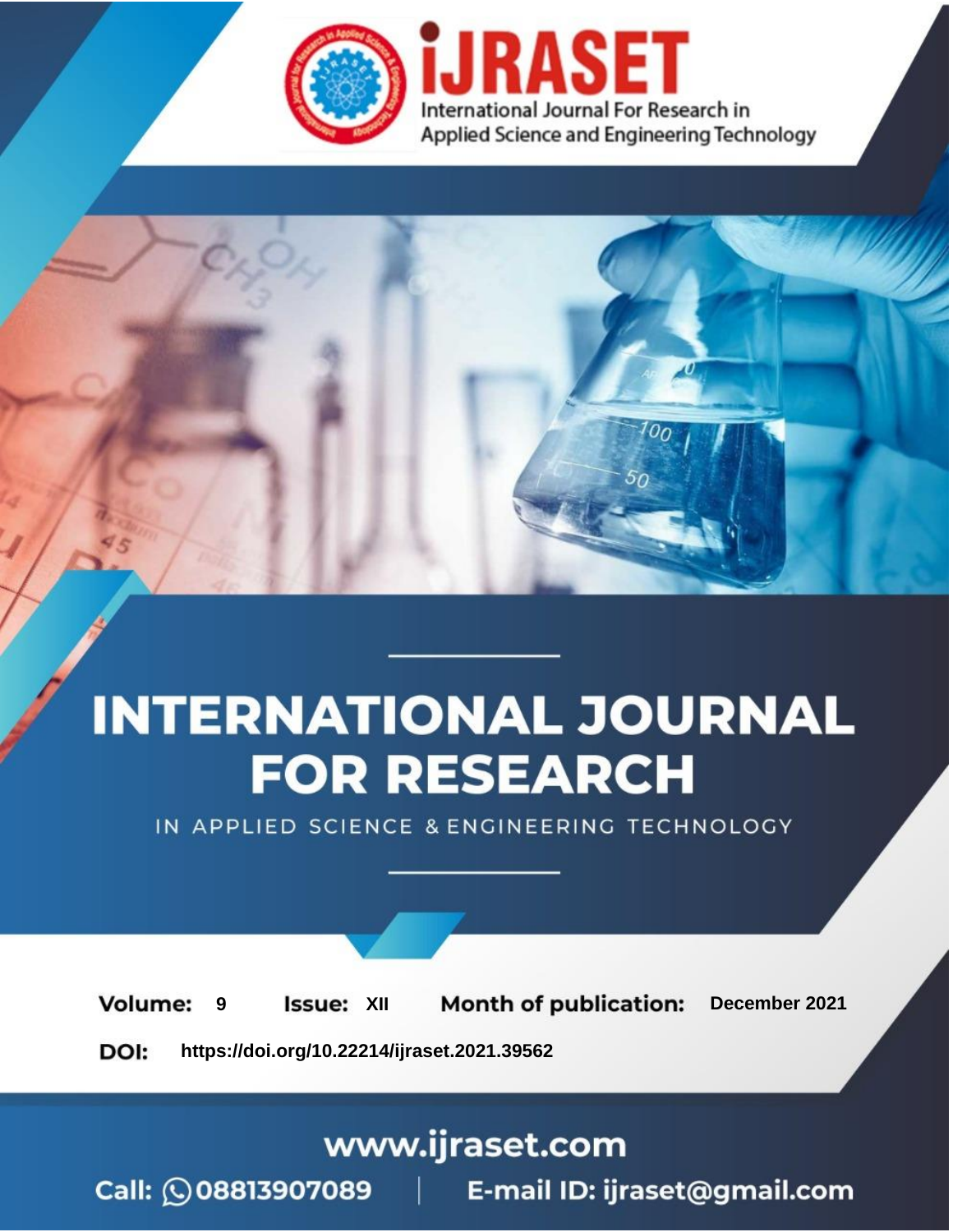

# **Amplification and Attenuation of Acoustic Phonons in Graphenelike Silicene**

Kasala Suresha

*Department of Physics, Government First Grade College, Hosadurga – 577527, India*

*Abstract: Because of unique physical properties, graphene, a 2D honeycomb arrangement of carbon atoms, has attracted tremendous attention. Silicene, the graphene equivalent for silicon, could follow this trend, opening new perspectives for applications, especially due to its compatibility with Si-based electronics. Silicene has been theoretically predicted as a buckled honeycomb arrangement of Si atoms and having an electronic dispersion resembling that of relativistic Dirac fermions. We calculate theoretically in this article, the amplification and attenuation of acoustic phonons due to an external temperature gradient in Silicene at temperature* ࢀ*= 77K in the hypersound regime. The dependence of normalized amplification or attenuation on the frequency wasnumerically evaluated. It is observed from our calculations that when the temperature gradient is zero, absorption of acoustic phonons occurs and when temperature gradient is greater than zero, absorption switches to amplification of acoustic phonons.*

*Keywords: Silicene, Amplification, Attenuation, Acoustic phonons, Temperature gradient.*

### **I. INTRODUCTION**

Silicene and graphene have similar electronic structures. Both have a Dirac cone and linear electronic dispersion around the Dirac points. Both also have a quantum spin Hall effect. Both are expected to have the characteristics of massless Dirac fermions that carry charge, but this is only predicted for silicene and has not been observed, likely because it is expected to only occur with freestanding silicene which has not been synthesized. It is believed that the substrate on which the silicene is made has a substantial effect on its electronic properties. Two-dimensional (2D) materials are promising candidates for future electronic devices [1-3]. Examples of three such materials are a monolayer of graphene, its silicon-based counterpart silicene, and monolayer MoS<sub>2</sub>. In such systems, two-dimensionality allows very precise control of the carrier density by a gate which enables tuning of the electron-phonon interaction. Electron-phonon interaction in graphene has been studied previously [4,5], but with the recent advances in fabrication of devices based on other 2D materials, like the first demonstration of a silicene transistor [6], further studies of interaction phenomena in 2D materials are necessary.

When comparing the electrical performance of devices one often considers the carrier mobility of the materials. Mobility is a key parameter for the semiconductor industry describing the motion of electrons when an electric field is applied. Experiments can approach the "intrinsic" phonon-limited mobility by several means. One experiment combines defect-free edge contacting [7] of gate-tunable graphene electrodes with MoS<sub>2</sub>encapsulated in hexagonal boron nitride layers [8].

The silicon equivalent of graphene was first mentioned in a theoretical study by Takeda and Shiraishi [9] in 1994 and then reinvestigated by Guzman-Verri et al., in 2007 who named it as Silicene [10]. However, silicene does not seem to exist in nature nor is there any solid phase of silicon similar to graphite. Silicene is predicted to be stable up to 1500 K, after which it formed a threedimensional amorphous structure.35 Defects have been found to reduce the thermal stability of silicene by as much as 30% [11]. Passivating the defects improved the stability. The thermal conductivity of silicene has been well studied and assumed to be mainly due to phonon transport. An inplane thermal conductivity of 20 W/m K has been calculated using equilibrium MD simulation at 300 K, [12] compared to a value of 3000–5000 W/m K for suspended graphene [13] and 150–200 W/m K for silicon. The reduction has been attributed to two main causes. One is the lowering of the partial density of states (PDOS) for frequencies below 20 THz (phonon softening), and the other is due to the blueshift in the PDOS to higher frequencies (phonon stiffening). The result is a reduction in the phonon modes present for heat conduction at low temperatures. The temperature dependence of j has been computed over  $0 < T < 400$  K [13], with a maximum value of about 100 W/m K near 100 K, compared to around 1000 W/m K for bulk Si [14] and 3000–5000 W/m K for graphene.

Silicene has recently attracted strong theoretical attention [15-17]. For example, Cahangirov et al [17], using density functional theory, have shown that a silicon quasi 2-dimensional structure is stable (without of any imaginary vibrational frequency) only if a low buckling (LB), 0.044 nm, is allowed. They also report that for this LB structure, the Si-Si nearest-neighbour distance is reduced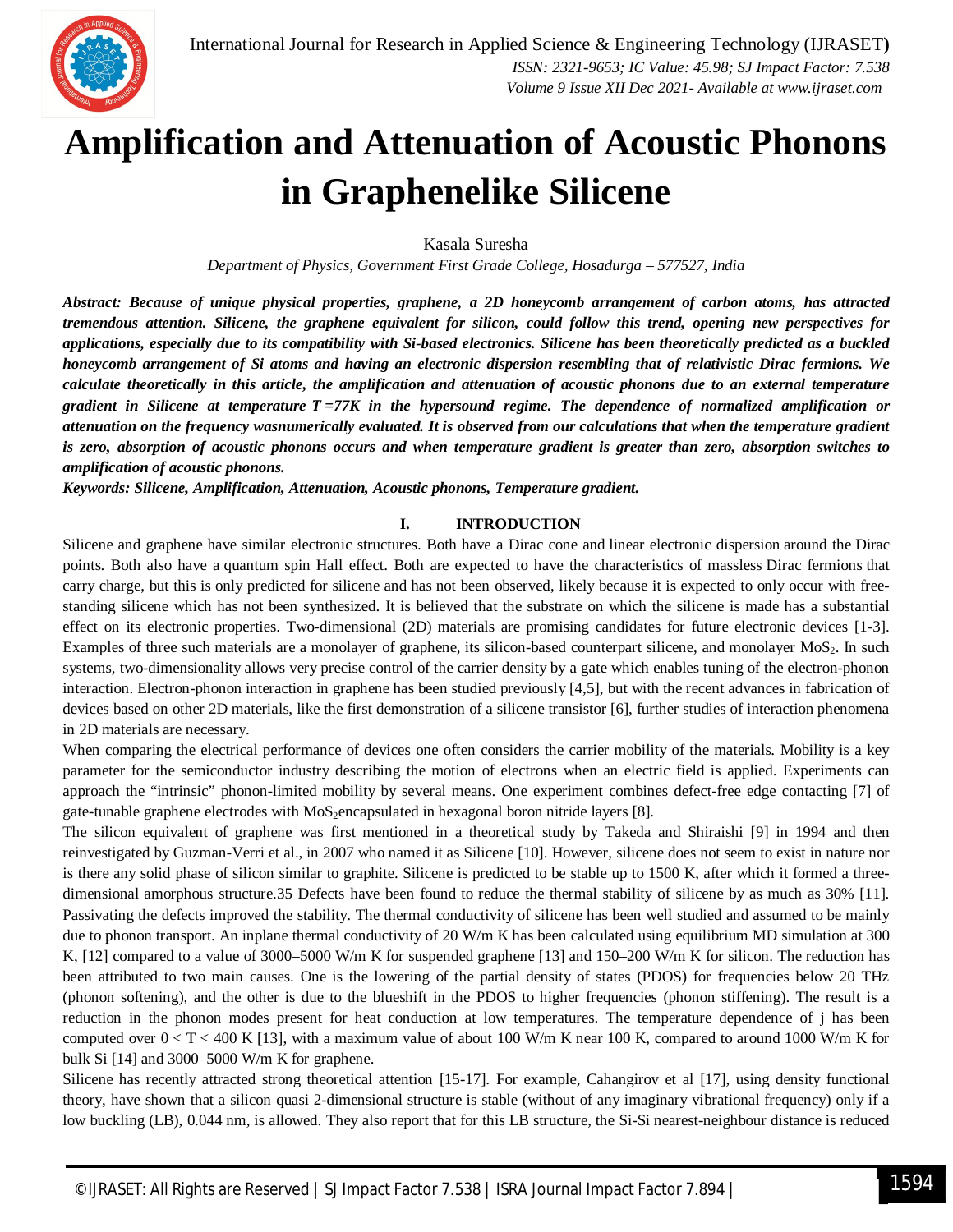

International Journal for Research in Applied Science & Engineering Technology (IJRASET**)**  *ISSN: 2321-9653; IC Value: 45.98; SJ Impact Factor: 7.538 Volume 9 Issue XII Dec 2021- Available at www.ijraset.com*

to 0.225 nm from that of the bulk, and that the electronic density of states indicates the system is ambipolar. Their calculated band structures exhibit a crossing at K and K' points (reflecting the semi-metallic character of silicene) and a linear dependency near the crossing (reflecting a mass-less Dirac fermion character). The same authors find that silicene nano-ribbons (NRs) exhibit electronic and magnetic properties likewise very similar to those of graphene. Theoretical work has focused on the interesting physical properties of silicene. For example, it has been found that silicene possesses a band structure that is similar to that of graphene, with massless Dirac-fermion charge carriers [18]. An energy gap can be opened and tuned by either applying an external perpendicular electric field [19] or alkali-atom adsorption [20]. Also, silicene has pronounced spin-orbit coupling, which led to the prediction that the quantum spin-Hall effect [21] and the quantum anomalous Hall Effect [22] would be detectable. In addition, silicene-based van der Waals heterostructures are predicted to have fascinating physical properties. The graphene-silicene vertical heterostructure is predicted to be a promising candidate as anode material [23, 24] and nanocapacitor, [25] and the silicene-arsenene vertical heterostructure is predicted to be useful in nanoelectronic and optoelectronic devices [26].

In this present work, a theory for normalized amplification and attenuation of acoustic phonons in Silicene has been studied numerically as a function of frequency and temperature gradient.

## **II. THEORY**

The basic Boltzmann Transport Equation (BTE) for the population of acoustic phonons  $N_q(t)$  is given by [27]

$$
\frac{dN_q(t)}{dt} = \frac{2\pi}{h} g_S g_v \sum_{k,k'} |M_q|^2 \{ [N_q(t) + 1] f_k (1 - f_{k'}) \delta(E_{k'-} E_k + \hbar \omega_q) - N_q(t) f_{k'} (1 - f_k) \delta(E_{k'-} E_k - \hbar \omega_q) \} \delta_{k,k'+q'} \tag{1}
$$

where  $g_s = g_v = 2$  representing respectively the spin and valley degeneracy. $N_q(t)$  account for the number of phonons with a wave vector q at time t.  $[N_q(t) + 1]$  accounts for the presence of  $N_q$  phonons in the system when an additional phonon is emitted. The  $f_k(1 - f_{k})$  represent the probability that the initial k state is occupied and final electron state k is empty while the factor  $N_q(t)f_{k'}(1-f_k)$  is that of the Fermi statistics. In the above equation (1), the summation over k and k' can be transformed into integrals by

$$
\sum_{k,k'} \to \frac{A}{(2\pi)^2} \int d^2k \; d^2k'
$$

with A be the area of the sample, and assuming that  $N_q(t) \gg 1$ , yields  $dN_q(t)$ 

$$
\frac{d\mathcal{A}}{dt} = \alpha_q N_q \tag{2}
$$

where

$$
\alpha_q = \frac{^{AD^2}}{(2\pi)^3 \hbar v_f \rho v_s} \int_0^\infty k dk \int_0^\infty k' dk' \int_0^{2\pi} d\varphi \int_0^{2\pi} d\theta \left\{ [f(k) - f(k')] \delta(k - k' - \frac{1}{\hbar v_f} (\hbar \omega_q)) \right\} \tag{3}
$$

having  $k' = k - \frac{1}{\hbar w}$  $\frac{1}{\hbar v_f}$  (h $\omega_q$ ). Dis the acoustic deformation potential constant,  $\rho$  is the density of silicene,  $v_f$  is the Fermi velocity,  $v_s$ is the sound velocity, and  $f(k)$  is the Fermi-Dirac distribution function. Here the acoustic wave will be considered as phonons of frequency  $\omega_q$  in the short-wave region  $ql \gg 1$  (with q being acoustic phonon wave vector and l is the electron mean free path). From equation (3), the linear approximation of the distribution function is given as  $f(k) = f_0(E(k) + qf_1)$  $(E(k))$  (4)

At low temperature,  $k_B T \ll 1$ , the Fermi-Dirac distribution function becomes  $f_0(E(k)) = e^{-\beta(E(k))}$ (5)

From equation (4),  $f_1(E(k))$  is derived from Boltzmann transport equation as  $f_1(E(k)) = \tau \left[ (E(k) - \xi) \frac{\nabla T}{T} \right]$  $\left[\frac{df_o(p)}{dE}\right]$  $dE$  $\nu(k)$  (6)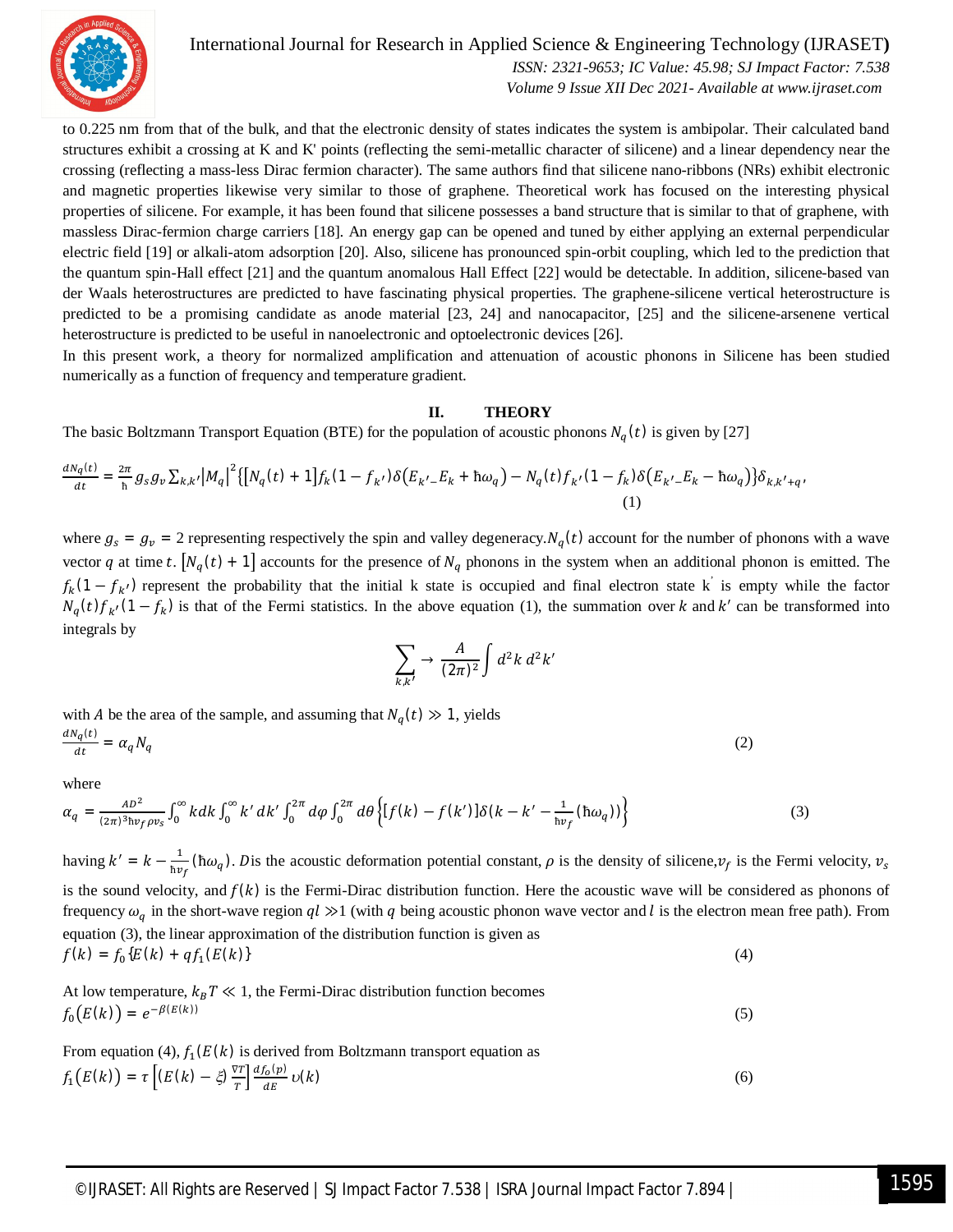

International Journal for Research in Applied Science & Engineering Technology (IJRASET**)**  *ISSN: 2321-9653; IC Value: 45.98; SJ Impact Factor: 7.538 Volume 9 Issue XII Dec 2021- Available at www.ijraset.com*

Here  $v(k) = \frac{\delta E(k)}{k S!}$  $\frac{\partial u(x)}{\partial x}$  is the electron velocity,  $\xi$  is the chemical potential,  $\tau$  is the relaxation time and  $\nabla T$  is the temperature difference. Substituting equations  $(4) - (6)$  in equation  $(3)$  and expressing further gives

$$
\alpha = \frac{q \hbar A D^2}{(2\pi)^3 v_F \rho v_S} \int_0^\infty \left( k^2 - \frac{k \hbar \omega_q}{\hbar v_f} \right) \left\{ e^{(-\beta (\hbar v_f k))} - \beta \hbar q \tau (\hbar v_f k) \frac{\nabla T}{\hbar T} e^{(-\beta \hbar v_f k)} - e^{(-\beta \hbar v_f (k - \frac{\hbar \omega_q}{\hbar v_f}))} - e^{(-\beta \hbar v_f (k - \frac{\hbar \omega_q}{\hbar v_f}))} \right\}
$$
\n
$$
(7)
$$

Using standard integrals in above equation (7) and after a calculation yields the final expression as

$$
\alpha = \alpha_0 \left\{ \left( 2 - \beta \hbar \omega_q \right) \left( 1 - e^{(-\beta \hbar \omega_q)} \right) - q \tau v_f \left[ 6 \left( 1 + e^{(\beta \hbar \omega_q)} \right) - \beta \hbar \omega_q (2 + \beta \hbar \omega_q e^{(\beta \hbar \omega_q)}) \right] \frac{\nabla T}{T} \right\}
$$
(8)  
where  $\alpha_0 = \frac{2AD^2q}{2\pi \beta^3 \hbar^3 v_f^4 \rho v_s}$ 

#### **III. RESULTS AND DISCUSSION**

To understand the complex equation for the amplification and attenuation, equation (8) is numerically analyzed using the following Silicene characteristic material parameters,  $D = 3.2$ eV,  $v_s = 6.3 \times 10^2$  m/s,  $v_f = 5.8 \times 10^5$  m/s,  $\tau = 10^{-12}$  sec,  $q = 10^8$  m<sup>-1</sup> and  $T = 77$ K.



Figure 1: Normalized graph of  $\frac{\alpha}{\alpha_0}$  on  $\omega_q$  for different  $\nabla T$ .

In figure 1, a normalized graph of  $\frac{\alpha}{\alpha_0}$  on  $\omega_q$  for different  $\nabla T$  is plotted. It is observed that, when  $\nabla T = 0$ , attenuation//absorption of acoustic phonons  $\frac{\alpha}{\alpha_0} > 0$  is obtained. When  $\nabla T > 0$ , the magnitude of attenuation reduces and switches to amplification of acoustic phonons upto  $\omega_q$  =15 THz. After reaching this critical value of frequency 15THz, now attenuation/absorption of phonons can be observed. This is in agreement with theory of thermoelectric amplification of phonons. Absorption of phonons takes place when the temperature gradient is zero ( $\nabla T = 0$ ) because the first term is dominant in equation (8), which represents the absorption part of the phonons. When the temperature gradient is greater than zero ( $\nabla T > 0$ ), the second term in equation (8) dominates which causes the amplification of phonons.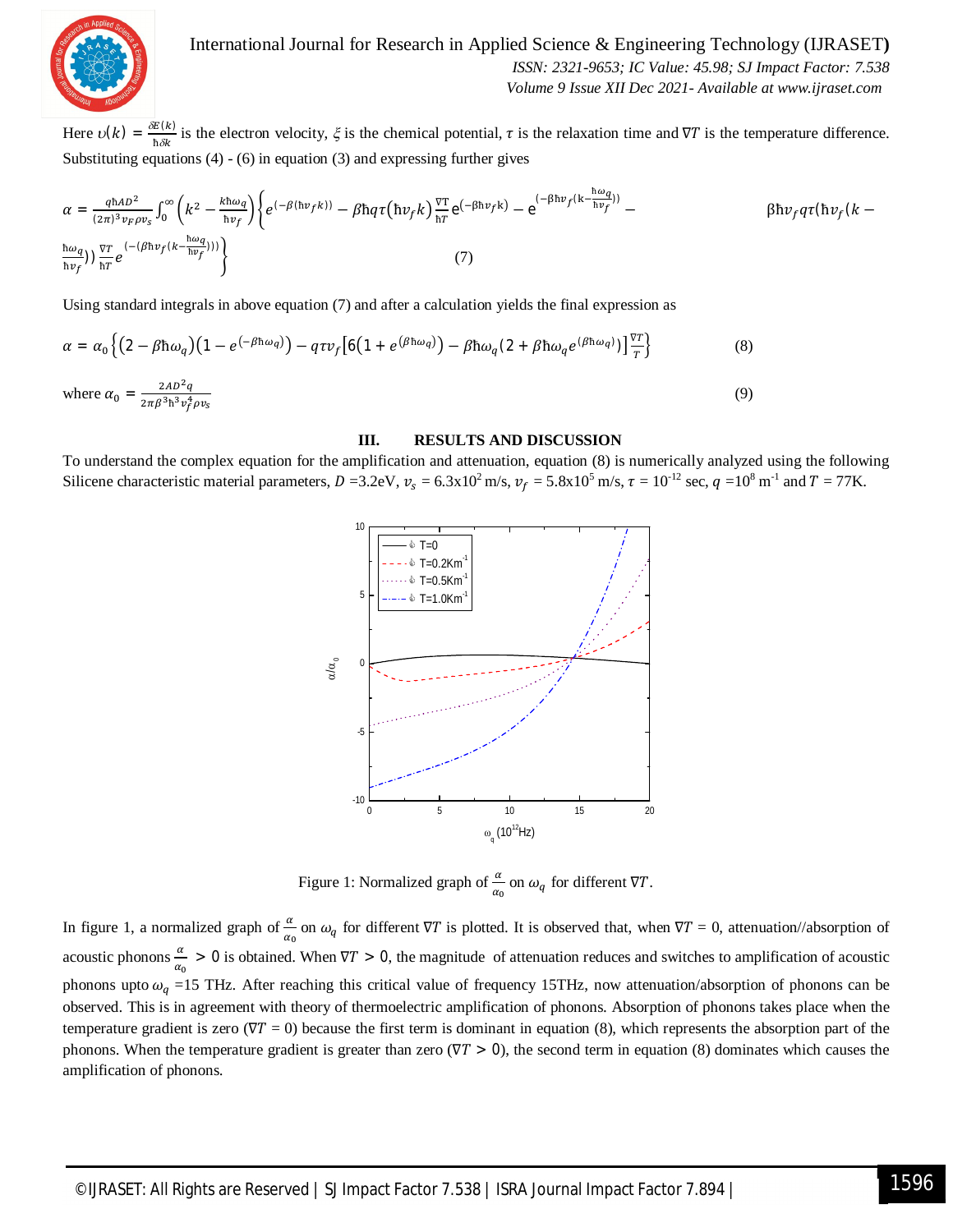

International Journal for Research in Applied Science & Engineering Technology (IJRASET**)**

 *ISSN: 2321-9653; IC Value: 45.98; SJ Impact Factor: 7.538 Volume 9 Issue XII Dec 2021- Available at www.ijraset.com*



Figure 2: Normalized graph of  $\frac{\alpha}{\alpha_0}$  on  $\nabla T$  for different  $\omega_q$ .

Figure 2 shows the graph of  $\frac{\alpha}{\alpha_0}$  on varying  $\nabla T$  for different  $\omega_q$ . It is observed from the graph that, for frequencies below 15 THz, amplification of phonons takes place. Also observed that, when the temperature gradient increases  $\frac{a}{\alpha_0}$  decreases linearly. When the frequency reaches critical value of 15THz, attenuation of phonons takes place and increases linearly with increase in temperature gradient. This indicates that, when amplification of phonons takes place when  $\frac{\alpha}{\alpha_0}$  attains a negative values for phonons having frequency less than 15THz.

# **IV. CONCLUSIONS**

Thermoelectric amplification of acoustic phonons in silicene is studied theoretically. We observed that absorption/attenuation of phonons switches to amplification at values greater than the critical values. The critical value of frequency of phonons observed at  $T$ = 77K is 15THz. This makes silicene a much better material for thermoelectric phonon amplification.

#### **REFERENCES**

- [1] D. Akinwande, N. Petrone, and J. Hone,Nat. Commun. **5**, 5678 (2014)
- [2] D. K. Efetov and P. Kim,Phys. Rev. Lett. **105**, 256805 (2010)
- [3] M. Xu, T. Liang, M. Shi, and H. Chen, Chem. Rev. **113**, 3766 (2013)
- [4] J. L. Mannes, Phys. Rev. B **76**, 045430 (2007)
- [5] T. Stauber, N. M. R. Peres, and F. Guinea,Phys. Rev. **B76**,205423 (2007)
- [6] L. Tao, E. Cinquanta, D. Chiappe, C. Grazianetti, M. Fanciulli,M. Dubey, A. Molle, and D. Akinwande,Nat. Nanotechnol. **10**, 227 (2015)
- [7] L. Wang, I. Meric, P. Y. Huang, Q. Gao, Y. Gao, H. Tran,T. Taniguchi, K. Watanabe, L. M. Campos, D. A. Muller, J.Guo, P. Kim, J. Hone, K. L. Shepard, and C. R. Dean, Science **342**, 614 (2013)
- [8] X. Cui, G.-H. Lee, Y. D. Kim, G. Arefe, P. Y. Huang, C.-H.Lee, D. A. Chenet, X. Zhang, L. Wang, F. Ye, F. Pizzocchero,B. S. Jessen, K. Watanabe, T. Taniguchi, D. A. Muller, T. Low,P. Kim, and J. Hone,Nat. Nanotechnol. **10**, 534 (2015)
- [9] K. Takeda and K. Shiraishi, Phys. Rev. B, **50**, 14916 (1994)
- [10] G. G. Guzma´n-Verri and L. C. Lew Yan Voon, Phys. Rev. B, **76**, 075131 (2007)
- [11] G. Berdiyorov and F. Peeters, RSC Adv. **4**, 1133 (2014)
- [12] H.-P. Li and R.-Q. Zhang, EPL (Europhys. Lett.) **99**, 36001 (2012)
- [13] A. A. Balandin, S. Ghosh, W. Bao, I. Calizo, D. Teweldebrhan, F. Miao, and C. N. Lau, Nano Lett. **8**, 902 (2008)
- [14] M. Kamatagi, J. Elliott, N. Sankeshwar, and A. Lindsay Greer, in Physics of Semiconductor Devices, Environmental Science and Engineering, edited by V. K. Jain and A. Verma ((Springer International Publishing, pp. 617–619, ISBN: 978-3-319-03001-2 (2014)
- [15] S. B. Fagan, R. J. Baierle, R. Mota, Z. J. R. da Silva and A. Fazzio, Phys. Rev. B, **61**, 9994 (2000)
- [16] S. Lebègue and O. Eriksson, Phys. Rev. B, **79**, 115409 (2009)
- [17] S. Cahangirov, M. Topsakal, E. Aktürk, H. Şahin, and S. Ciraci, Phys. Rev. Lett. **102**, 236804 (2009)
- [18] L. Chen, C. C. Liu, B. J. Feng, X. Y. He, P. Cheng, Z. J. Ding, S. Meng, Y. G. Yao, K. H. Wu, Phys. Rev. Lett. **109**, 056804 (2012)
- [19] N. D. Drummond, V. Zolyomi, V. I. Fal'ko, Phys. Rev. B **85**, 075423 (2012)
- [20] R. G. Quhe, R. X. Fei, Q. H. Liu, J. X. Zheng, H. Li, C. Y. Xu, Z. Y. Ni, Y. Y. Wang, D. P. Yu, Z. X. Gao, J. Lu, Sci. Rep. **2**, 853 (2012)
- [21] C. C. Liu, W. X. Feng, Y. G. Yao, Phys. Rev. Lett. **107**, 076802 (2011)
- [22] M. Ezawa, Phys. Rev. Lett. **109**, 055502 (2012)
- [23] X. F. Qian, Y. Y. Wang, W. B. Li, J. Lu, J. Li, 2D Mater. **2**, 032003 (2015)
- [24] L. Shi, T. S. Zhao, A. Xu, J. B. Xu, Journal of Materials Chemistry A, **4**, 16377 (2016)
- [25] F. Peymanirad, M. Neek-Amal, J. Beheshtian, F. M. Peeters, Phys. Rev. B, **92**, 155113 (2015)
- [26] H. B. Shu, Y. L. Tong, J. Y. Guo, Phys. Chem. Chem. Phys. **19**, 10644 (2017)
- [27] K A Dompreh, N G Mensah, S Y Mensah and S K Fosuhene, Low Temp Phys. **42**, 466 (2016)